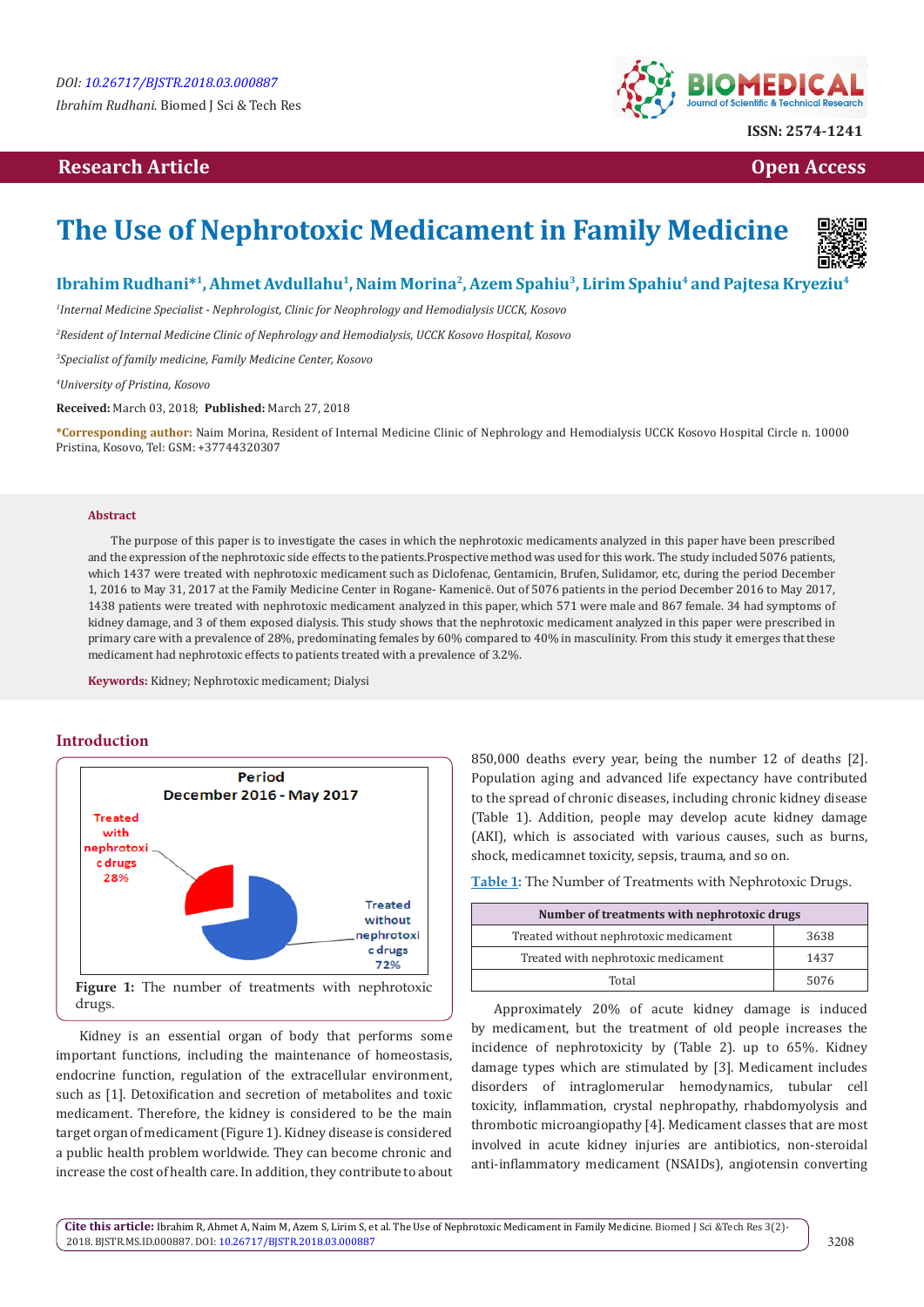enzyme inhibitors (ACE inhibitors) and contrasts (Figure 2). Due to the risks associated with the use of these medicaments, they should be carefully prescribed and dose recommendations should be followed strictly [5]. Diagnosing nephrotoxicity can be done through simple blood tests.

| Table 2: Patients Treated with Nephrotoxic Drugs by Month. |  |  |  |
|------------------------------------------------------------|--|--|--|
|                                                            |  |  |  |

|          | <b>Diclofenac</b> | Gentamicin | <b>Brufen</b> | <b>Sulidamor</b> | <b>Others</b> |
|----------|-------------------|------------|---------------|------------------|---------------|
| December | 178               | 94         | 38            | 27               | 25            |
| January  | 152               | 67         | 26            | 26               | 26            |
| February | 116               | 38         | 28            | 22               | 20            |
| March    | 100               | 45         | 24            | 16               | 20            |
| April    | 89                | 52         | 22            | 16               | 8             |
| May      | 90                | 33         | 15            | 11               | 13            |



Figure 2: Patients treated with nephrotoxic drugs by month.

Evaluation of nephrotoxicity through blood tests involves measuring uric acid, Creatinine serum concentration, glomerular filtration rate, and Creatinine and diuretic clearance. Despite the large number of medications available today, it is necessary to use rational medicament to prevent adverse side effects, especially in such vital organs as kidney [6]. The identification of high risk patients and the rapid recognition of medicament related to injury syndrome with immediate termination of that drug, it is the key to managing such a case before it causes permanent damage to the renal tissue

(Table 3). In patients with critical illness, even small changes in kidney function can have undesirable results [7]. Kidney dysfunction caused by medicament is common in patients with critical illness for many reasons, including the coexistence of risk factors for acute kidney damage such as hypotension, sepsis, multiple medication and so on (Figure 3).

**Table 3:** Patients by Gender.

| <b>Patients by Gender</b> |      |  |
|---------------------------|------|--|
| Male                      | 570  |  |
| Female                    | 867  |  |
| Total                     | 1437 |  |



## **Research Aim**

 The aim of this paper is to investigate the effects of nephrotoxic medicament prescribed in primary care as well as the appearance of these effects [8] on the basis of the sex and age of the patients and the expression of the nephrotoxic side effects in the researched patients (Table 4).

| <b>Patients with Kidney Problems by Month</b> |  |  |  |
|-----------------------------------------------|--|--|--|
| 362                                           |  |  |  |
| 297                                           |  |  |  |
| 224                                           |  |  |  |
| 205                                           |  |  |  |
| 187                                           |  |  |  |
|                                               |  |  |  |

May 162

**Table 4:** Patients with Kidney Problems by Month.

## **Research Methodology**

To conduct this research prospective method was used [9]. The data was collected by all patients treated with nephrotoxic medicament at the Family Medicine Center in Rogana, Kamenicë during the period December 1, 2016 to May 31, 2017. Out of 5076 patients who sought assistance at the Family Medicine Center in Rogana, Kamenicë, 1437 of them were treated with nephrotoxic medicament. These data were supplemented by the Clinic of Nephrology at the University Clinical Center of Kosovo (UCCK) [10]. There were conducted hematological and biochemical laboratory analyzes and were analyzed by statistical methods (Figure 4).



#### **Results**

Out of 5076 patients who sought assistance at the Family Medicine Center in Rogana, Kamenicë, 1437 of them were treated with nephrotoxic medicament, with a 28% share of the total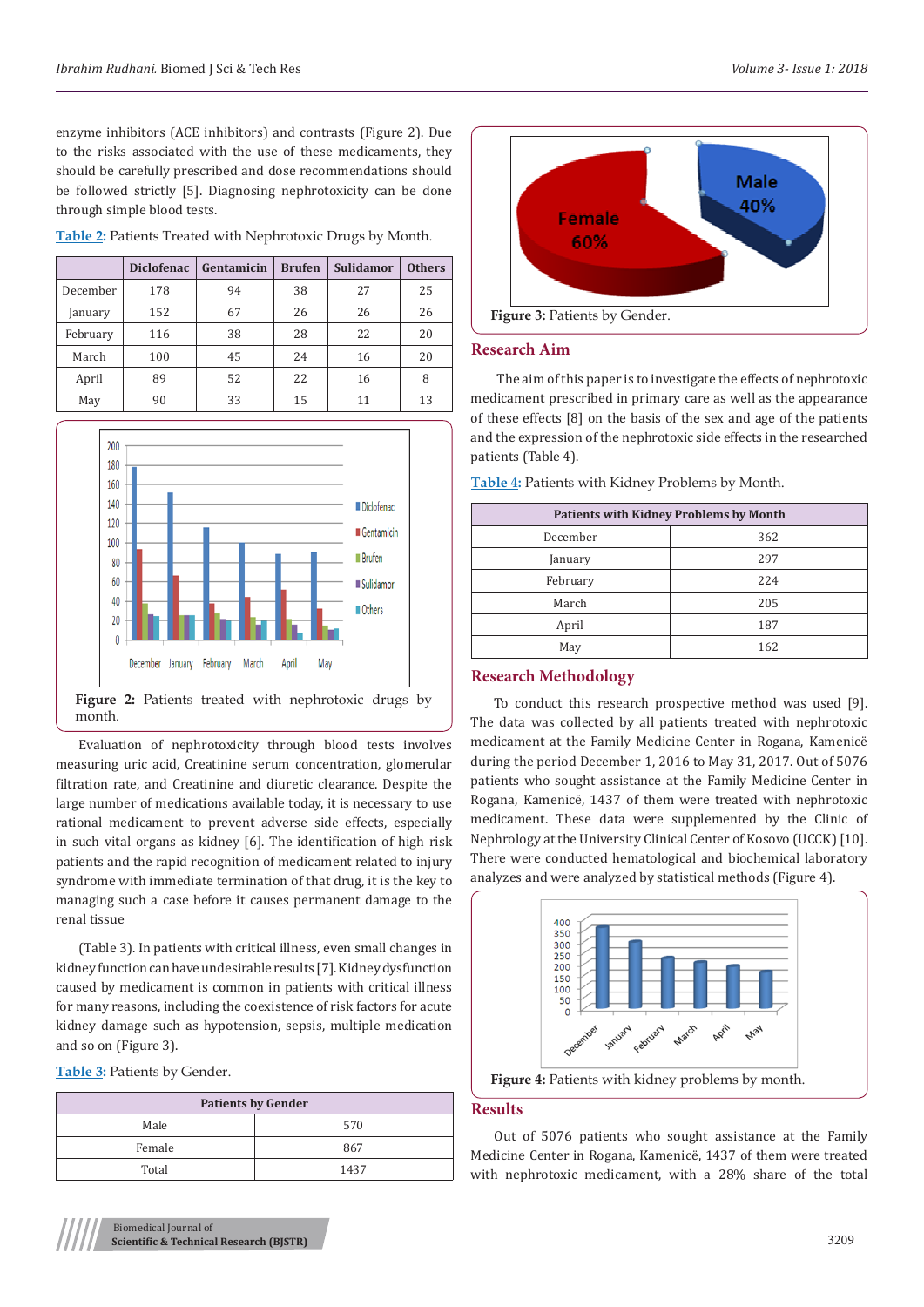number [11]. From the data below we can conclude that the most prescribed monthly medication is Diclofenac, then Gentamicin, Brufen and others. The month when analyzed medicaments were mostly prescribed was December [12]. Of the total of 1437 cases treated with the analyzed medicament can be seen that the most are used in females with 867 cases, compared with the male gender with 570 cases, where expressed in percentage it turns out that 60% are women while 40% are males (Figure 5). From the research conducted for the period December 2016 to May 2017, we conclude that in December most of the nephrotoxic medicaments were prescribed. There were 362 cases [13]. Following in January 297 cases, February 224 cases, March 205, April 187 and May with 162 cases.



**Figure 5:** Nephrotoxic drugs given during this period expressed in percentage.



The most prescribed medicament is [14]. Diclofenac with 50%, Gentamicin 23%, Brufen 11%, Sulidamor 8%, and other medicaments 8% (Table 5). Nephrotoxic Drugs given during this period [15]. Expressed in percentage during this research we have also found that these nephrotoxic medicament are mostly prescribed at age 60 [16]. With the exception of Burden which appears to [17]. Be mostly prescribed at ages of 0-19, as well as Sulidamor to ages 20-39 years (Figure 6). Application of nephrotoxic drugs by age in this study, out of 1437 patients treated with the above medicaments, after about a week after treatment 34 of [18]. They have sought medical help due to fatigue, apathy, urinary problems [19]. After clinical and laboratory examinations, 31 patients had a change in laboratory analysis values such as blood, nitrogen, and transaminase. The Table 6 below shows the average values of the above mentioned analyzes. To these 31 patients, [20]. After the conservative treatment was normalized the value of the laboratory analysis and at the same time improved the clinical condition.

**Table 5:** Nephrotoxic Drugs Given During This Period Expressed in Percentage.

| <b>Nephrotoxic Drugs Given During This Period Expressed in</b><br>Percentage |     |  |  |
|------------------------------------------------------------------------------|-----|--|--|
| Diclofenac                                                                   | 50% |  |  |
| Gentamicin                                                                   | 23% |  |  |
| <b>Brufen</b>                                                                | 11% |  |  |
| Sulidamor                                                                    | 8%  |  |  |
| Others                                                                       | 8%  |  |  |

**Table 6:** Laboratory analyzes of patients with nephrologic problems and control group.

|            | <b>Patients</b> | Control group |
|------------|-----------------|---------------|
| <b>WBC</b> | 10.2            | 7.2           |
| <b>RBC</b> | 3.22            | 4.1           |
| <b>HGB</b> | 10.12           | 138           |
| Urea       | 9.49            | 2.4           |
| Kreatinina | 178.8           | 88            |
| ALT        | 48.38           | 13            |
| AST        | 39.75           | 15            |

Three out of 34 patients were in bad condition [21]. Without breathing, fatigue, apathy, edema, as well as increased values of nitrogenous matter and transaminases (Table 7). These patients were sent to UCCK - Nephrology Clinic, Pristine, which is indicated the substitute therapy, Hem dialysis. Patient N.G Female 1958, started treatment with hem dialysis, where after three hemodialysis sessions normalized the values of the nitrogenous material and the function of the kidney was restored. Patient F.C 1978 needed 5 hem dialysis sessions for normalization. Patient A.M 1981 male [22]. Because of bad condition needed 20 hem dialysis sessions and then the health condition was normalized. The table below shows the average values of the above mentioned analyzes [23].

**Table 7:** Laboratory analysis values in patients treated with hemodialysis.

|            | <b>Patients</b> | Control group |
|------------|-----------------|---------------|
| <b>WBC</b> | 10.5            | 7.2           |
| <b>RBC</b> | 3.02            | 4.1           |
| HGB        | 9.8             | 13.8          |
| Urea       | 25.49           | 2.4           |
| Creatinine | 662.8           | 88            |
| ALT        | 56.38           | 13            |
| AST        | 47.75           | 15            |
|            |                 |               |

#### **Conclusion**

From this research we can conclude that 28% of medicaments applied in Family Medicine belong to nephrotoxic medicaments. The most commonly prescribed medicaments were [24]. Diclofenac